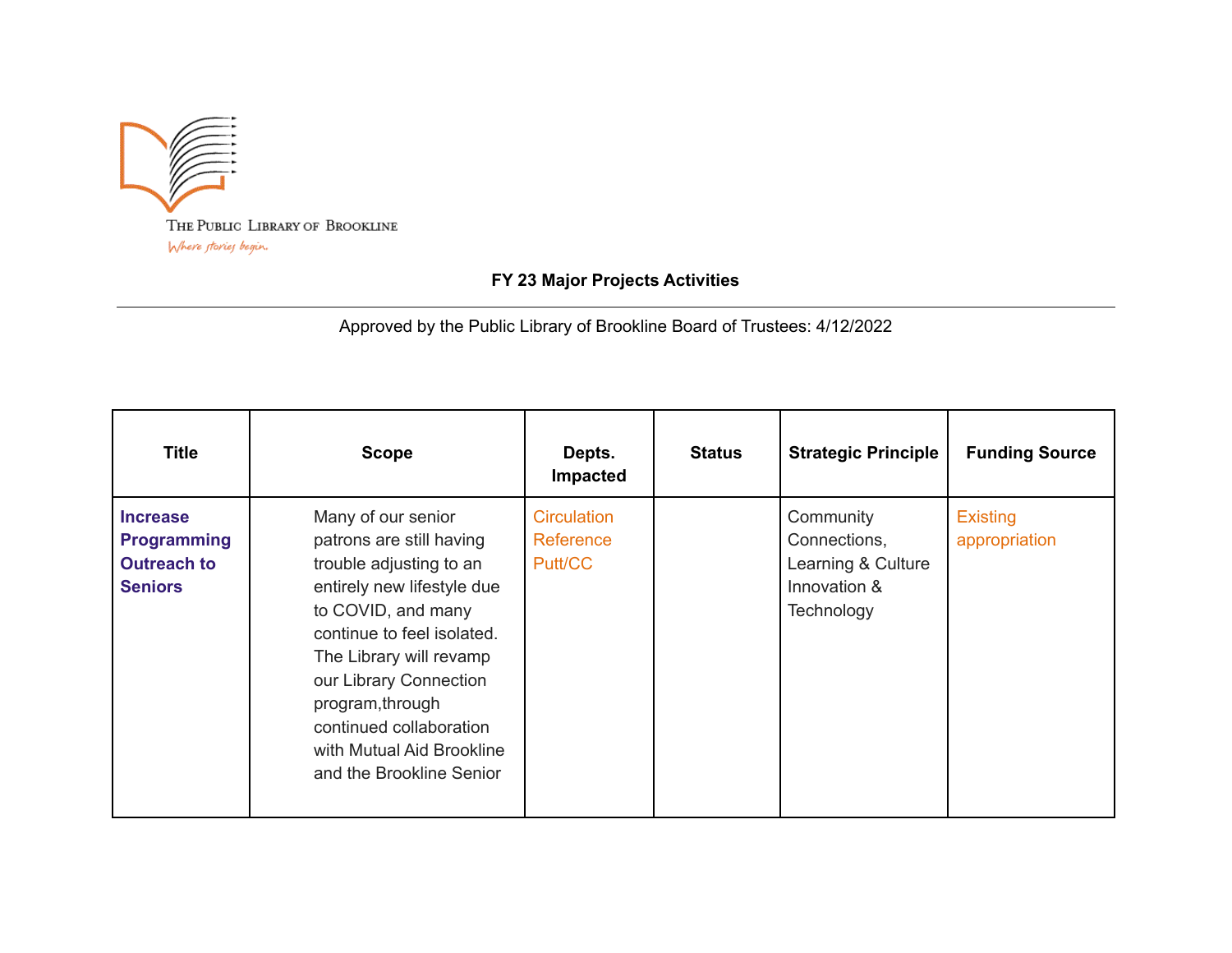

| <b>Title</b>                                | <b>Scope</b>                                                                                                                                                                      | Depts.<br>Impacted | <b>Status</b> | <b>Strategic Principle</b>                           | <b>Funding Source</b>            |
|---------------------------------------------|-----------------------------------------------------------------------------------------------------------------------------------------------------------------------------------|--------------------|---------------|------------------------------------------------------|----------------------------------|
| Integrating<br><b>Hybrid</b><br>Programming | Completely integrating<br>synchronous and<br>asynchronous hybrid<br>programming for a<br>seamless patron<br>experience while focusing<br>on accessibility and equity<br>for users | <b>All</b>         |               | <b>User Experience</b><br>Innovation &<br>Technology | <b>Existing</b><br>appropriation |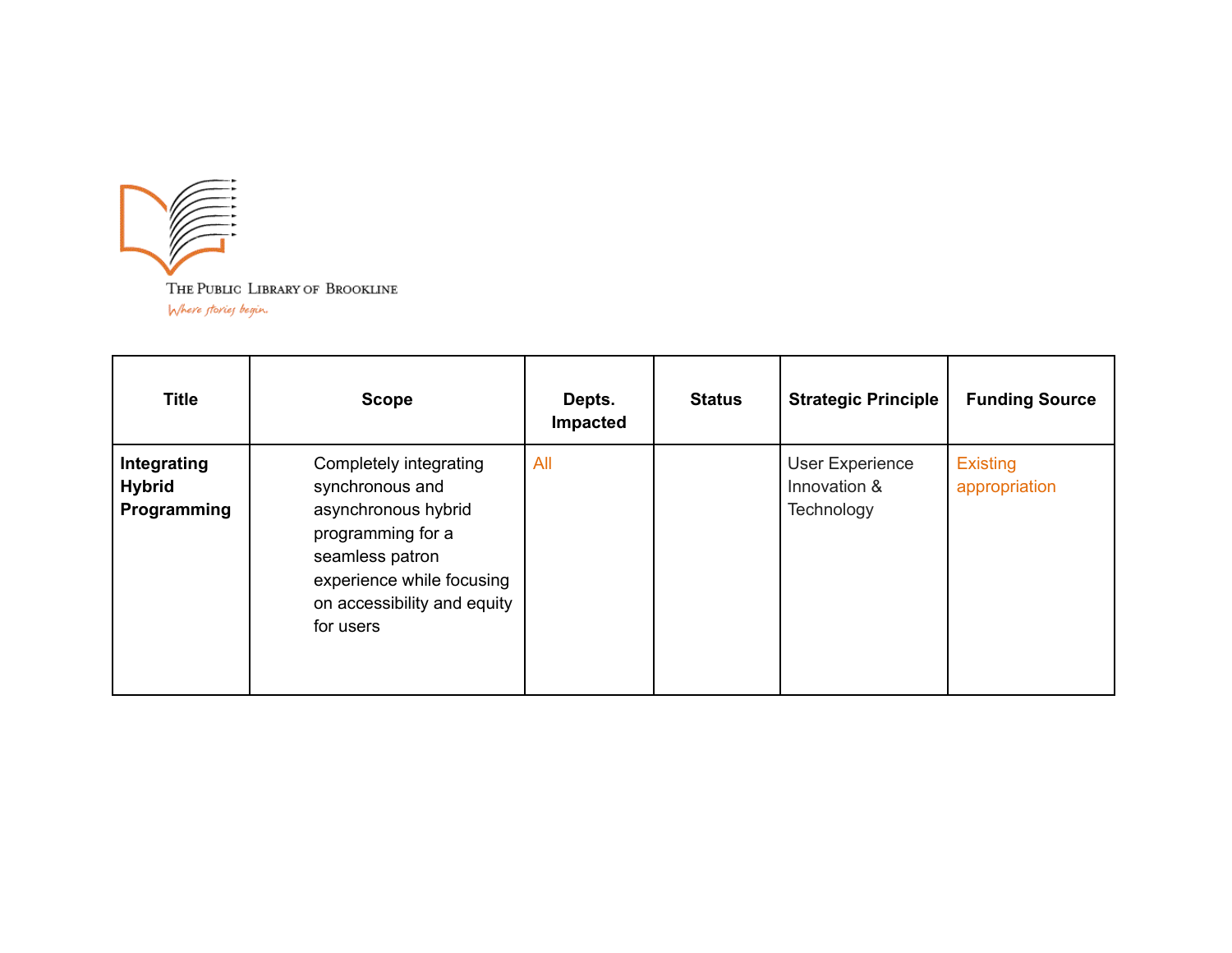

| <b>Title</b>                                                           | <b>Scope</b>                                                                                                                                                                       | Depts.<br>Impacted                                                              | <b>Status</b> | <b>Strategic Principle</b>                           | <b>Funding Source</b>     |
|------------------------------------------------------------------------|------------------------------------------------------------------------------------------------------------------------------------------------------------------------------------|---------------------------------------------------------------------------------|---------------|------------------------------------------------------|---------------------------|
| <b>Adult</b><br><b>Collection</b><br><b>Diversity</b><br><b>Audits</b> | Create an official method for<br>purchase of books based on data<br>from diversity audits. Create<br>guides, calendars, and progress<br>goalposts for FY23 and each year<br>after. | <b>Technical</b><br>Services,<br>Reference,<br>Putterham,<br>Coolidge<br>Corner |               | User Experience<br>Collections<br>Learning & Culture | Existing<br>appropriation |